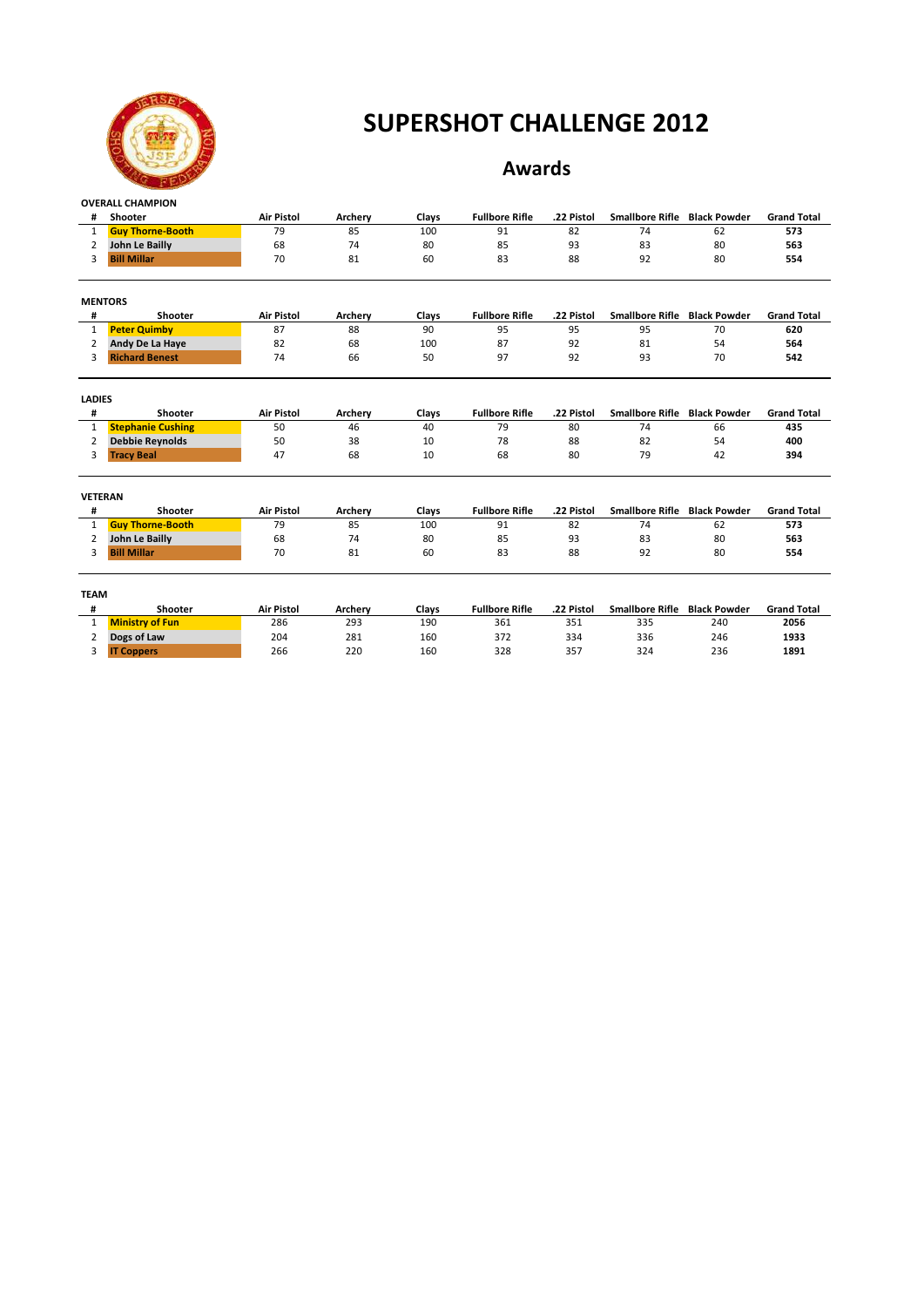

### **Classes**

| #                       | <b>Team</b>                      | <b>Air Pistol</b> | Archery     | Clays | <b>Fullbore</b><br>Rifle | .22 Pistol  | <b>Smallbore</b><br><b>Rifle</b> | <b>Black</b><br>Powder | <b>Grand Total</b> |
|-------------------------|----------------------------------|-------------------|-------------|-------|--------------------------|-------------|----------------------------------|------------------------|--------------------|
|                         | <b>Untouchables</b>              |                   |             |       |                          |             |                                  |                        |                    |
| $\mathbf{1}$            | <b>Dogs of Law</b>               | 204               | 281         | 160   | 372                      | 334         | 336                              | 246                    | 1933               |
| $\mathbf{2}$            | Modus Operandi 1                 | 209               | 274         | 220   | 341                      | 321         | 298                              | 224                    | 1887               |
| 3                       | <b>Wilko's Blasters</b>          | 209               | 207         | 120   | 333                      | 296         | 295                              | 190                    | 1650               |
| 4                       | Modus Operandi 2                 | 184               | 216         | 180   | 313                      | 280         | 289                              | 178                    | 1640               |
| 5                       | <b>The Lawgivers</b>             | 107               | 175         | 90    | 280                      | 276         | 256                              | 160                    | 1344               |
| <b>Wizards</b>          |                                  |                   |             |       |                          |             |                                  |                        |                    |
| $\mathbf{1}$            | <b>Teleri</b>                    | 183               | 266         | 190   | 315                      | 277         | 312                              | 222                    | 1765               |
| $\overline{2}$          | <b>Barclays Bank</b>             | 219               | 224         | 140   | 305                      | 333         | 290                              | 184                    | 1695               |
| 3                       | <b>Deutsche Bank 3</b>           | 181               | 210         | 150   | 278                      | 270         | 308                              | 210                    | 1607               |
| 4                       | <b>Deutsche Bank 1</b>           | 172               | 167         | 70    | 270                      | 240         | 288                              | 152                    | 1359               |
| 5                       | <b>Deutsche Bank 2</b>           | 114               | 151         | 30    | 228                      | 275         | 307                              | 84                     | 1189               |
|                         | <b>Cops &amp; Robbers</b>        |                   |             |       |                          |             |                                  |                        |                    |
| 1                       | <b>IT Coppers</b>                | 266               | 220         | 160   | 328                      | 357         | 324                              | 236                    | 1891               |
| $\mathbf{2}$            | <b>Cold Casers</b>               | 213               | 231         | 180   | 344                      | 340         | 321                              | 204                    | 1833               |
| $\overline{\mathbf{3}}$ | <b>Custodians</b>                | 217               | 253         | 170   | 318                      | 331         | 329                              | 170                    | 1788               |
| 4                       | <b>Barn Door Miss Fits</b>       | 225               | 214         | 150   | 311                      | 289         | 288                              | 190                    | 1667               |
| 5                       |                                  | $\mathbf 0$       | $\Omega$    | 0     | 0                        | $\mathbf 0$ | $\mathbf 0$                      | 0                      | 0                  |
| <b>Fixers</b>           |                                  |                   |             |       |                          |             |                                  |                        |                    |
| $\mathbf{1}$            | <b>Betta Blokes</b>              | 215               | 256         | 180   | 337                      | 308         | 310                              | 196                    | 1802               |
| $\overline{2}$          | Lady & the Tramps                | 209               | 242         | 220   | 309                      | 292         | 275                              | 196                    | 1743               |
| 3                       | <b>Paper Boys</b>                | 245               | 256         | 90    | 307                      | 305         | 282                              | 180                    | 1665               |
| 4                       | <b>Alfa Males</b>                | 145               | 220         | 140   | 292                      | 303         | 302                              | 142                    | 1544               |
| 5                       |                                  | $\mathbf 0$       | $\mathbf 0$ | 0     | 0                        | $\mathbf 0$ | 0                                | 0                      | 0                  |
|                         | <b>Persuaders</b>                |                   |             |       |                          |             |                                  |                        |                    |
| $\mathbf{1}$            | <b>Ministry of Fun</b>           | 286               | 293         | 190   | 361                      | 351         | 335                              | 240                    | 2056               |
| $\overline{2}$          | <b>Deputies Division</b>         | 247               | 222         | 150   | 337                      | 292         | 302                              | 178                    | 1728               |
| 3                       | <b>New World Trigger Pullers</b> | 174               | 231         | 90    | 270                      | 272         | 256                              | 158                    | 1451               |
| 4                       | <b>Connetables</b>               | 110               | 226         | 60    | 317                      | 294         | 286                              | 134                    | 1427               |
| 5                       | $\ddot{\phantom{a}}$             | $\mathbf 0$       | 0           | 0     | 0                        | 0           | $\mathbf 0$                      | 0                      | 0                  |
|                         | <b>Gladiators</b>                |                   |             |       |                          |             |                                  |                        |                    |
| $\mathbf{1}$            | <b>Plumbers 1</b>                | 195               | 193         | 170   | 323                      | 305         | 281                              | 178                    | 1645               |
| $\overline{2}$          | <b>Hole Punchers</b>             | 186               | 246         | 150   | 298                      | 272         | 329                              | 162                    | 1643               |
| 3                       | <b>Twelve Bore Babes</b>         | 192               | 232         | 120   | 293                      | 304         | 287                              | 162                    | 1590               |
| 4                       | <b>Plumbers 2</b>                | 127               | 158         | 90    | 244                      | 256         | 237                              | 192                    | 1304               |
| 5                       | $\blacksquare$                   | 0                 | 0           | 0     | 0                        | 0           | 0                                | 0                      | 0                  |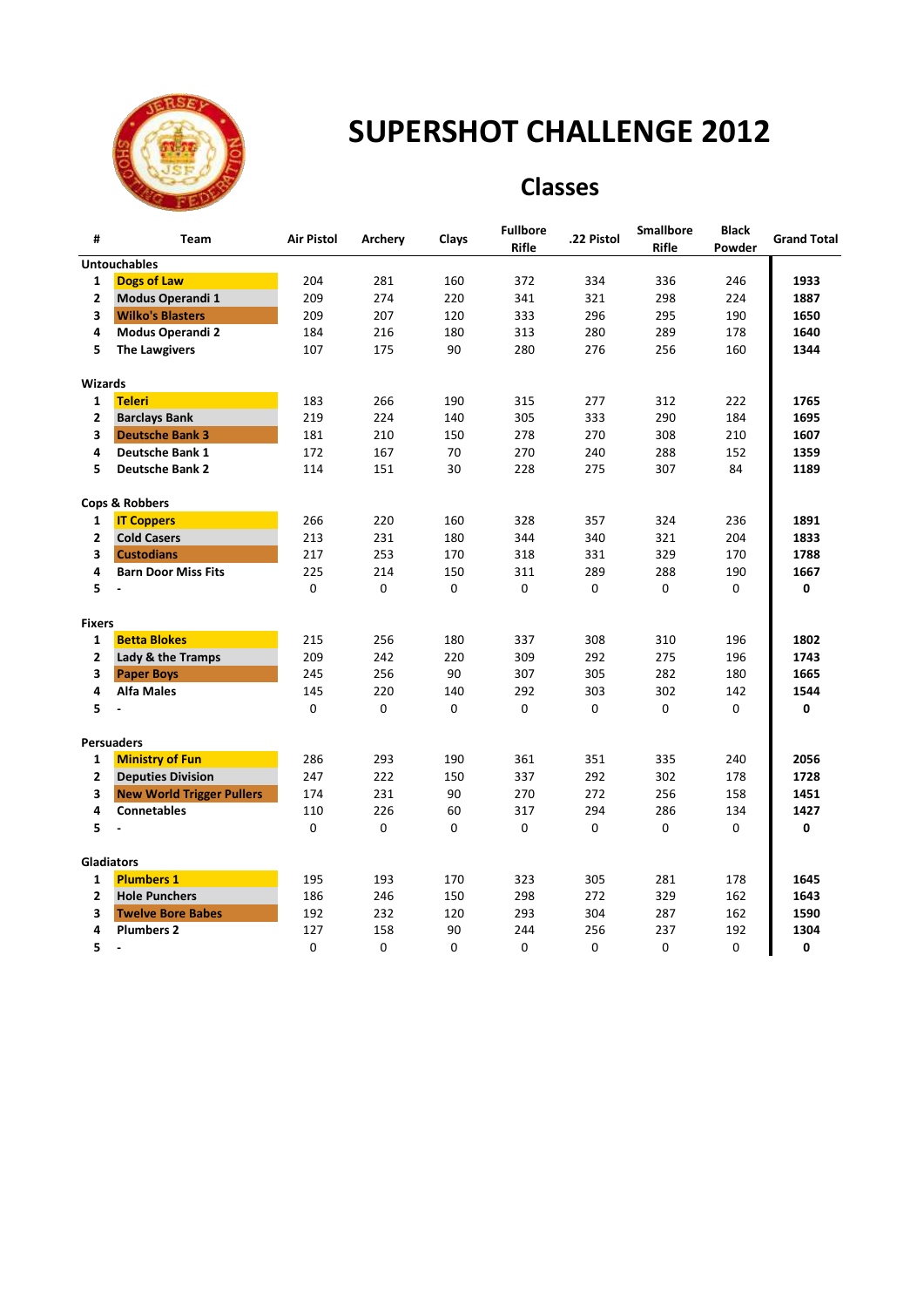

## **Individual**

| #  | <b>Shooter</b>               | Air Pistol |         |       | <b>Fullbore</b> | .22 Pistol | <b>Smallbore</b> | Black  | Grand |
|----|------------------------------|------------|---------|-------|-----------------|------------|------------------|--------|-------|
|    |                              |            | Archery | Clays | Rifle           |            | Rifle            | Powder | Total |
| 1  | <b>Guy Thorne-Booth</b>      | 79         | 85      | 100   | 91              | 82         | 74               | 62     | 573   |
| 2  | John Le Bailly               | 68         | 74      | 80    | 85              | 93         | 83               | 80     | 563   |
| 3  | <b>Bill Millar</b>           | 70         | 81      | 60    | 83              | 88         | 92               | 80     | 554   |
| 4  | <b>Martyn Jones</b>          | 76         | 61      | 70    | 92              | 88         | 83               | 58     | 528   |
| 5  | <b>Conrad Yates</b>          | 65         | 71      | 40    | 99              | 85         | 93               | 74     | 527   |
| 6  | <b>Gerard Baudains</b>       | 85         | 76      | 40    | 91              | 93         | 83               | 56     | 524   |
| 7  | James Daly                   | 72         | 71      | 70    | 85              | 89         | 76               | 58     | 521   |
| 8  | <b>Guillaume Staal</b>       | 51         | 82      | 60    | 96              | 77         | 86               | 68     | 520   |
| 9  | David Le Bailly              | 41         | 70      | 60    | 88              | 80         | 87               | 90     | 516   |
| 10 | <b>Damian Harrison</b>       | 45         | 68      | 70    | 90              | 73         | 90               | 74     | 510   |
| 11 | <b>Andrew Du Feu</b>         | 74         | 56      | 50    | 92              | 91         | 95               | 52     | 510   |
| 12 | John Le Fondre               | 68         | 76      | 30    | 95              | 92         | 92               | 56     | 509   |
| 13 | <b>Alex Tucker</b>           | 66         | 62      | 30    | 93              | 79         | 90               | 80     | 500   |
| 14 | <b>Ed Miller</b>             | 63         | 74      | 40    | 87              | 89         | 76               | 70     | 499   |
| 15 | <b>Kirk Lewis</b>            | 71         | 74      | 50    | 72              | 78         | 81               | 72     | 498   |
| 16 | <b>Jerry Bolton</b>          | 50         | 71      | 60    | 94              | 88         | 86               | 48     | 497   |
| 17 | <b>Dene Cassin</b>           | 60         | 54      | 60    | 92              | 84         | 75               | 70     | 495   |
| 18 | <b>Ben Pomroy</b>            | 74         | 87      | 20    | 76              | 92         | 83               | 60     | 492   |
| 19 | <b>Carl Walker</b>           | 56         | 64      | 70    | 83              | 76         | 83               | 58     | 490   |
| 20 | <b>Chris McFadyen</b>        | 32         | 68      | 80    | 68              | 81         | 80               | 68     | 477   |
| 21 | <b>Richard Pearce</b>        | 80         | 76      | 40    | 79              | 71         | 84               | 46     | 476   |
| 22 | <b>Mark Harris</b>           | 59         | 53      | 40    | 85              | 87         | 80               | 70     | 474   |
| 23 | <b>Mark Longman</b>          | 66         | 69      | 20    | 83              | 91         | 86               | 58     | 473   |
| 24 | Alan Gay                     | 67         | 65      | 40    | 84              | 93         | 72               | 50     | 471   |
| 25 | <b>Simon Beal</b>            | 66         | 67      | 50    | 87              | 71         | 82               | 48     | 471   |
| 26 | <b>Paul Garrett</b>          | 74         | 64      | 50    | 85              | 88         | 71               | 38     | 470   |
| 27 | James Wileman                | 69         | 41      | 50    | 90              | 78         | 84               | 52     | 464   |
| 28 | <b>Ben Garnier</b>           | 61         | 61      | 60    | 84              | 73         | 84               | 40     | 463   |
| 29 | <b>Richard Pedley</b>        | 63         | 58      | 40    | 92              | 79         | 85               | 46     | 463   |
| 30 | <b>Collin Egre</b>           | 65         | 67      | 40    | 90              | 73         | 77               | 48     | 460   |
| 31 | <b>Stephan Gay</b>           | 70         | 55      | 30    | 73              | 89         | 71               | 72     | 460   |
| 32 | <b>Andrea D'Ulivo-Rogers</b> | 66         | 60      | 70    | 75              | 52         | 79               | 54     | 456   |
| 33 | <b>Tony Tyrer</b>            | 70         | 75      | 40    | 80              | 79         | 70               | 40     | 454   |
| 34 | <b>Kevin Lewis</b>           | 68         | 62      | 40    | 81              | 69         | 85               | 48     | 453   |
| 35 | <b>Mark Burke</b>            | 54         | 47      | 50    | 88              | 81         | 80               | 52     | 452   |
| 36 | <b>Jason Troy</b>            | 58         | 52      | 50    | 87              | 72         | 71               | 56     | 446   |
| 37 | <b>Paul Le Conte</b>         | 67         | 65      | 40    | 82              | 81         | 54               | 52     | 441   |
| 38 | <b>Charlie Gicquel</b>       | 59         | 60      | 50    | 66              | 79         | 85               | 38     | 437   |
| 39 | Aaron O'Toole                | 55         | 78      | 50    | 71              | 52         | 77               | 54     | 437   |
| 40 | <b>Will Rousseau</b>         | 53         | 60      | 50    | 81              | 75         | 74               | 44     | 437   |
| 41 | <b>Eric Legg</b>             | 69         | 52      | 20    | 83              | 80         | 76               | 56     | 436   |
| 42 | <b>Stephanie Cushing</b>     | 50         | 46      | 40    | 79              | 80         | 74               | 66     | 435   |
| 43 | Dave Hirt                    | 75         | 52      | 10    | 81              | 86         | 71               | 60     | 435   |
| 44 | <b>Ramsay Cudlipp</b>        | 44         | 56      | 70    | 72              | 64         | 68               | 60     | 434   |
| 45 | <b>Nick Watkins</b>          | 49         | 69      | 20    | 88              | 85         | 76               | 46     | 433   |
| 46 | <b>Warren Simmons</b>        | 23         | 66      | 50    | 86              | 79         | 79               | 46     | 429   |
| 47 | <b>Rob Moy</b>               | 64         | 47      | 20    | 69              | 89         | 77               | 60     | 426   |
| 48 | <b>Matt Le Monnier</b>       | 59         | 78      | 30    | 76              | 72         | 76               | 34     | 425   |
| 49 | <b>Mark Adams</b>            | 55         | 59      | 30    | 78              | 70         | 66               | 66     | 424   |
| 50 | <b>Mark Grieve</b>           | 25         | 70      | 20    | 85              | 93         | 72               | 58     | 423   |
| 51 | <b>Martin Dyer</b>           | 54         | 66      | 50    | 81              | 63         | 45               | 64     | 423   |
| 52 | <b>James Channing</b>        | 79         | 60      | 10    | 66              | 70         | 60               | 76     | 421   |
| 53 | Dave Freeman                 | 60         | 30      | 50    | 70              | 87         | 60               | 62     | 419   |
| 54 | David Walker                 | 42         | 56      | 30    | 75              | 67         | 80               | 64     | 414   |
| 55 | <b>Arthur Holmes</b>         | 42         | 48      | 30    | 78              | 78         | 83               | 54     | 413   |
| 56 | <b>Giles Clark</b>           | 58         | 41      | 50    | 69              | 48         | 77               | 68     | 411   |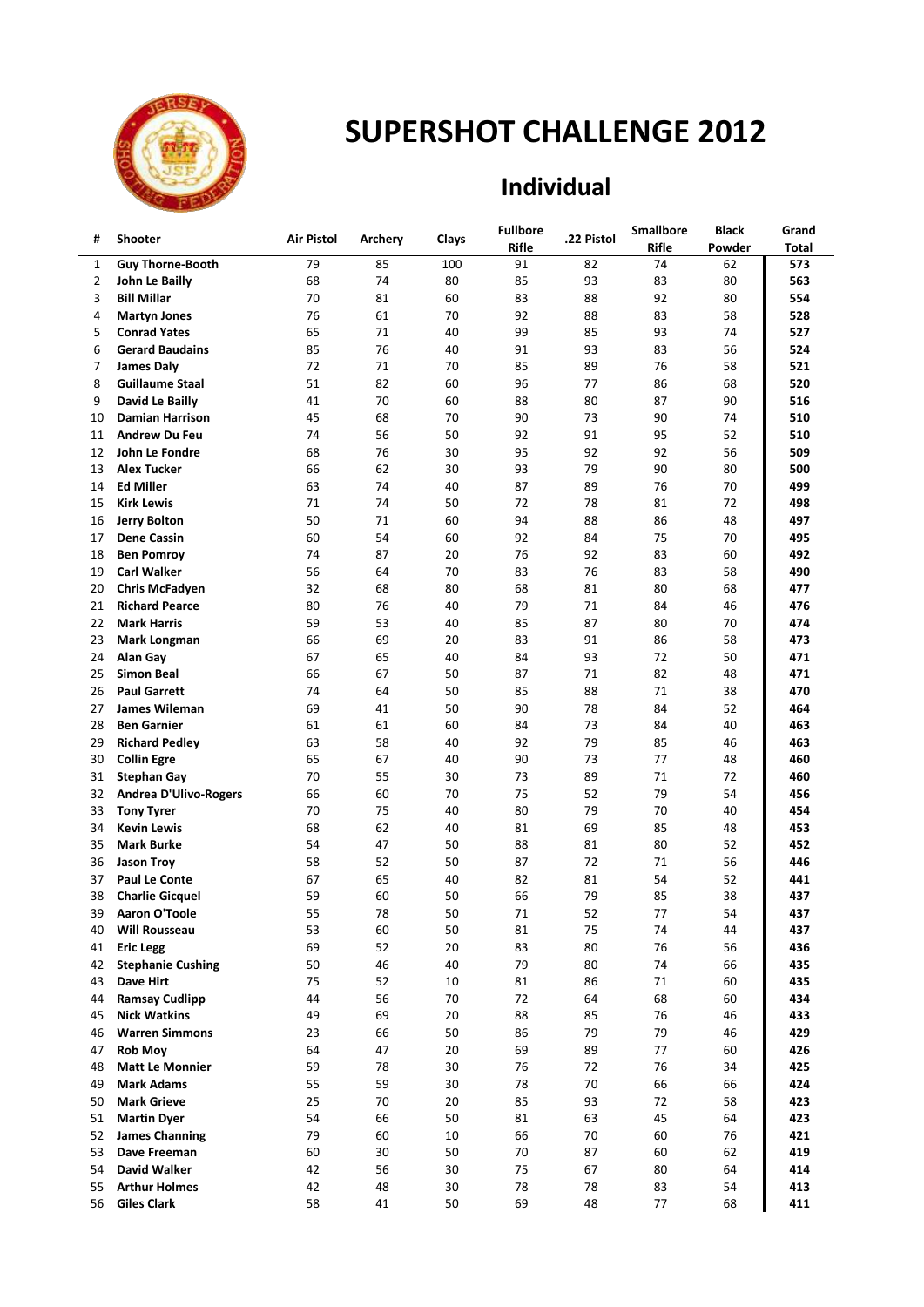| 57       | <b>Simon Surcouf</b>                       | 51       | 56       | 30       | 67       | 79       | 69       | 58       | 410        |
|----------|--------------------------------------------|----------|----------|----------|----------|----------|----------|----------|------------|
| 58       | <b>Martin Speller</b>                      | 43       | 57       | 20       | 68       | 85       | 82       | 52       | 407        |
| 59       | <b>Michel Le Troquer</b>                   | 49       | 65       | 40       | 71       | 68       | 63       | 50       | 406        |
| 60       | <b>Debbie Reynolds</b>                     | 50       | 38       | 10       | 78       | 88       | 82       | 54       | 400        |
| 61       | <b>Paul Tanguy</b>                         | 37       | 51       | 20       | 74       | 78       | 79       | 58       | 397        |
| 62       | <b>Tracy Beal</b>                          | 47       | 68       | 10       | 68       | 80       | 79       | 42       | 394        |
| 63       | <b>Lara Tandy</b>                          | 48       | 74       | 0        | 79       | 90       | 71       | 30       | 392        |
| 64       | Ian Blair                                  | 38       | 50       | 30       | 83       | 78       | 88       | 24       | 391        |
| 65       | <b>Richard Rondel</b>                      | 52       | 74       | 10       | 81       | 58       | 86       | 30       | 391        |
| 66       | <b>Norry Murray</b>                        | 44       | 36       | 30       | 89       | 85       | 66       | 38       | 388        |
| 67       | <b>Paul Clark</b>                          | 53       | 49       | 10       | 82       | 56       | 84       | 54       | 388        |
| 68       | Victoria Chamberlain                       | 51       | 83       | 30       | 76       | 76       | 62       | 8        | 386        |
| 69       | John Brizell                               | 44       | 49       | 30       | 77       | 71       | 69       | 46       | 386        |
| 70       | <b>Diana Groom</b>                         | 37       | 45       | 10       | 72       | 77       | 73       | 72       | 386        |
| 71       | <b>Geoff Reakes</b>                        | 35       | 69       | 40       | 77       | 84       | 62       | 18       | 385        |
| 72       | Leo McCarthy                               | 21       | 52       | 50       | 84       | 54       | 85       | 38       | 384        |
| 73       | <b>Deborah D'Ulivo-Rogers</b>              | 25       | 80       | 30       | 85       | 66       | 77       | 20       | 383        |
| 74       | <b>Rob Stott</b>                           | 14       | 64       | 30       | 71       | 67       | 73       | 62       | 381        |
| 75       | <b>Toby Chiang</b>                         | 42       | 57       | 40       | 72       | 71       | 70       | 26       | 378        |
| 76       | <b>Nicola Jones</b>                        | 38       | 56       | 50       | 66       | 70       | 69       | 26       | 375        |
| 77       | Emma Webber-Garfield-Benr                  | 44       | 35       | 40       | 70       | 68       | 72       | 46       | 375        |
| 78       | <b>Nick Worthington</b>                    | 65       | 27       | 40       | 66       | 87       | 60       | 26       | 371        |
| 79       | Steven Meiklejohn                          | 20       | 28       | 10       | 82       | 76       | 73       | 80       | 369        |
| 80       | <b>Montfort Tadier</b>                     | 29       | 65       | 50       | 70       | 65       | 67       | 14       | 360        |
| 81       | <b>Michael Paddock</b>                     | 26       | 66       | 10       | 90       | 76       | 73       | 18       | 359        |
| 82       | <b>Andrew Dickson</b>                      | 35       | 55<br>25 | 10       | 88<br>83 | 85<br>77 | 67       | 16<br>42 | 356        |
| 83       | <b>Sean Power</b>                          | 51       | 48       | 30       | 76       |          | 48       |          | 356        |
| 84       | Al Bruce                                   | 33<br>36 | 48       | 50       |          | 50       | 51<br>67 | 44       | 352<br>349 |
| 85<br>86 | <b>Mark Dufty</b><br><b>Adrian Desmond</b> | 35       | 33       | 10<br>10 | 73<br>63 | 81<br>73 | 64       | 34<br>70 | 348        |
| 87       | <b>Alex Hodnett</b>                        | 32       | 59       | 20       | 69       | 49       | 87       | 30       | 346        |
| 88       | <b>Steve Pallett</b>                       | 16       | 40       | 0        | 82       | 80       | 83       | 40       | 341        |
| 89       | <b>Maria Pike</b>                          | 37       | 42       | 30       | 63       | 85       | 77       | 4        | 338        |
| 90       | <b>Paul Sands</b>                          | 39       | 54       | 20       | 68       | 63       | 67       | 16       | 327        |
| 91       | <b>Michelle Carter-Evans</b>               | 51       | 42       | 10       | 69       | 62       | 81       | 8        | 323        |
| 92       | Kalee Finnigan                             | 51       | 34       | 10       | 78       | 73       | 71       | 6        | 323        |
| 93       | <b>Stuart Anderson</b>                     | 38       | 52       | 0        | 72       | 84       | 65       | 10       | 321        |
| 94       | <b>Juliette Gallichan</b>                  | 19       | 55       | 10       | 74       | 70       | 67       | 26       | 321        |
| 95       | Victoria Bell                              | 24       | 45       | 20       | 65       | 74       | 60       | 30       | 318        |
| 96       | <b>Catherine Girt</b>                      | 17       | 48       | 0        | 76       | 57       | 82       | 12       | 292        |
| 97       | <b>Robert Da Silva</b>                     | 17       | 25       | 40       | 76       | 66       | 58       | 10       | 292        |
| 98       | <b>Jill Charlton</b>                       | 14       | 22       | 10       | 42       | 71       | 67       | 58       | 284        |
| 99       | <b>Tim Le Cocq</b>                         | 15       | 28       | 60       | 54       | 36       | 52       | 20       | 265        |
| 100      | <b>Mario Petulla</b>                       | 16       | 41       | 20       | 71       | 56       | 44       | 14       | 262        |
| 101      | <b>Sue Powell</b>                          | 5        | 57       | 40       | 38       | 47       | 63       | 0        | 250        |
| 102      | <b>Jay Doyle</b>                           | 24       | 37       | 20       | 58       | 49       | 61       | 0        | 249        |
| 103      | Zoe Mitchell                               | 9        | 18       | 0        | 0        | 67       | 75       | 8        | 177        |
|          | 104 Bhavita Sarmilan                       | 13       | 6        | 0        | 57       | 23       | 53       | 0        | 152        |
|          |                                            |          |          |          |          |          |          |          |            |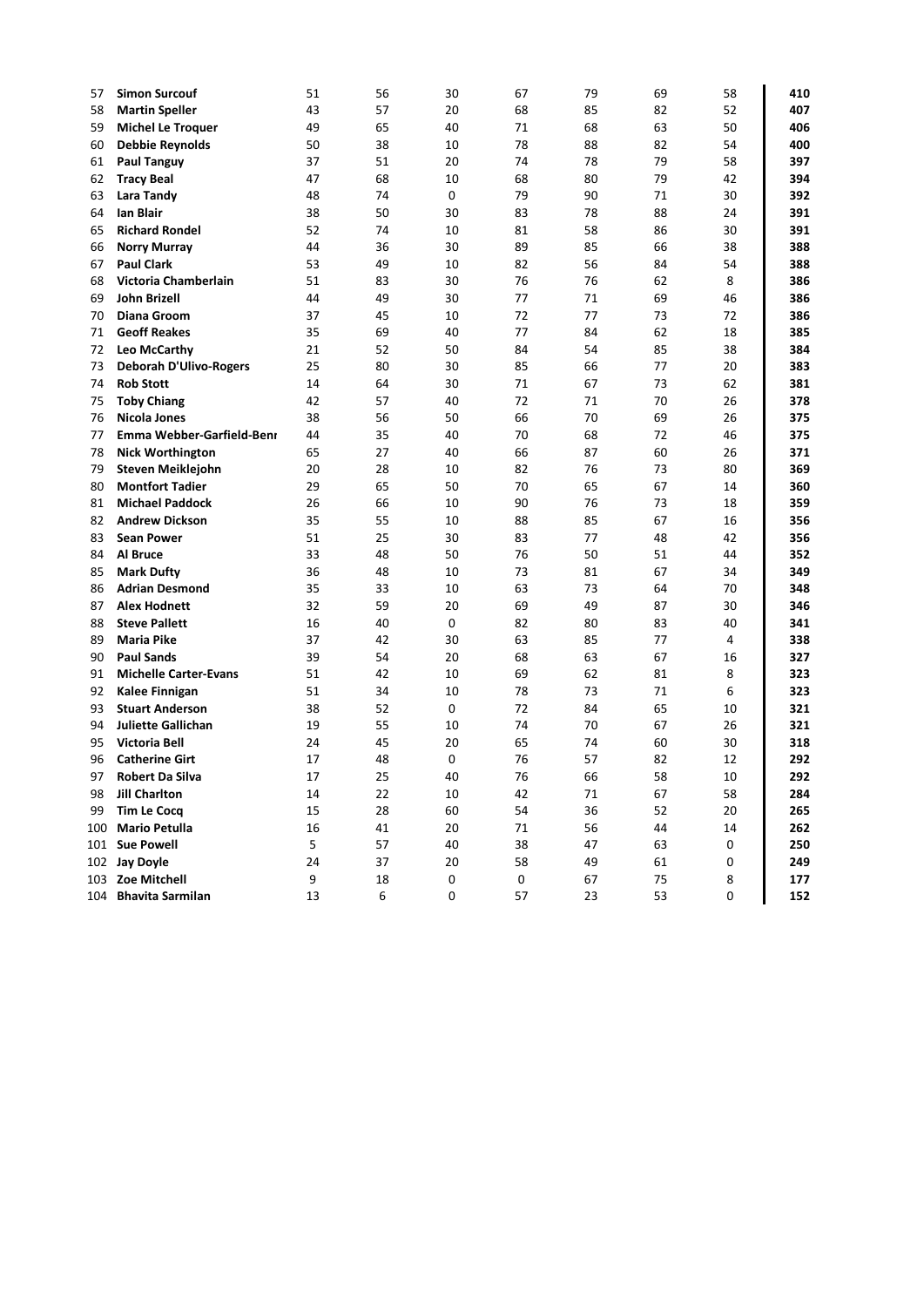

### **Ladies**

| #  | Shooter                       | <b>Air Pistol</b> | Archery | Clays    | <b>Fullbore Rifle</b> | .22 Pistol | <b>Smallbore</b> | Black | <b>Grand Total</b> |
|----|-------------------------------|-------------------|---------|----------|-----------------------|------------|------------------|-------|--------------------|
| 1  | <b>Stephanie Cushing</b>      | 50                | 46      | 40       | 79                    | 80         | 74               | 66    | 435                |
| 2  | Debbie Reynolds               | 50                | 38      | 10       | 78                    | 88         | 82               | 54    | 400                |
| 3  | Tracy Beal                    | 47                | 68      | 10       | 68                    | 80         | 79               | 42    | 394                |
| 4  | Lara Tandy                    | 48                | 74      | $\Omega$ | 79                    | 90         | 71               | 30    | 392                |
| 5. | Victoria Chamberlain          | 51                | 83      | 30       | 76                    | 76         | 62               | 8     | 386                |
| 6  | <b>Diana Groom</b>            | 37                | 45      | 10       | 72                    | 77         | 73               | 72    | 386                |
|    | <b>Deborah D'Ulivo-Rogers</b> | 25                | 80      | 30       | 85                    | 66         | 77               | 20    | 383                |
| 8  | <b>Nicola Jones</b>           | 38                | 56      | 50       | 66                    | 70         | 69               | 26    | 375                |
| 9  | Emma Webber-Garfield-Benn     | 44                | 35      | 40       | 70                    | 68         | 72               | 46    | 375                |
| 10 | <b>Maria Pike</b>             | 37                | 42      | 30       | 63                    | 85         | 77               | 4     | 338                |
| 11 | Kalee Finnigan                | 51                | 34      | 10       | 78                    | 73         | 71               | 6     | 323                |
| 12 | <b>Michelle Carter-Evans</b>  | 51                | 42      | 10       | 69                    | 62         | 81               | 8     | 323                |
| 13 | <b>Juliette Gallichan</b>     | 19                | 55      | 10       | 74                    | 70         | 67               | 26    | 321                |
| 14 | Victoria Bell                 | 24                | 45      | 20       | 65                    | 74         | 60               | 30    | 318                |
| 15 | <b>Catherine Girt</b>         | 17                | 48      | $\Omega$ | 76                    | 57         | 82               | 12    | 292                |
| 16 | <b>Jill Charlton</b>          | 14                | 22      | 10       | 42                    | 71         | 67               | 58    | 284                |
| 17 | <b>Sue Powell</b>             | 5                 | 57      | 40       | 38                    | 47         | 63               | 0     | 250                |
| 18 | Zoe Mitchell                  | 9                 | 18      | $\Omega$ | 0                     | 67         | 75               | 8     | 177                |
| 19 | <b>Bhavita Sarmilan</b>       | 13                | 6       | 0        | 57                    | 23         | 53               | 0     | 152                |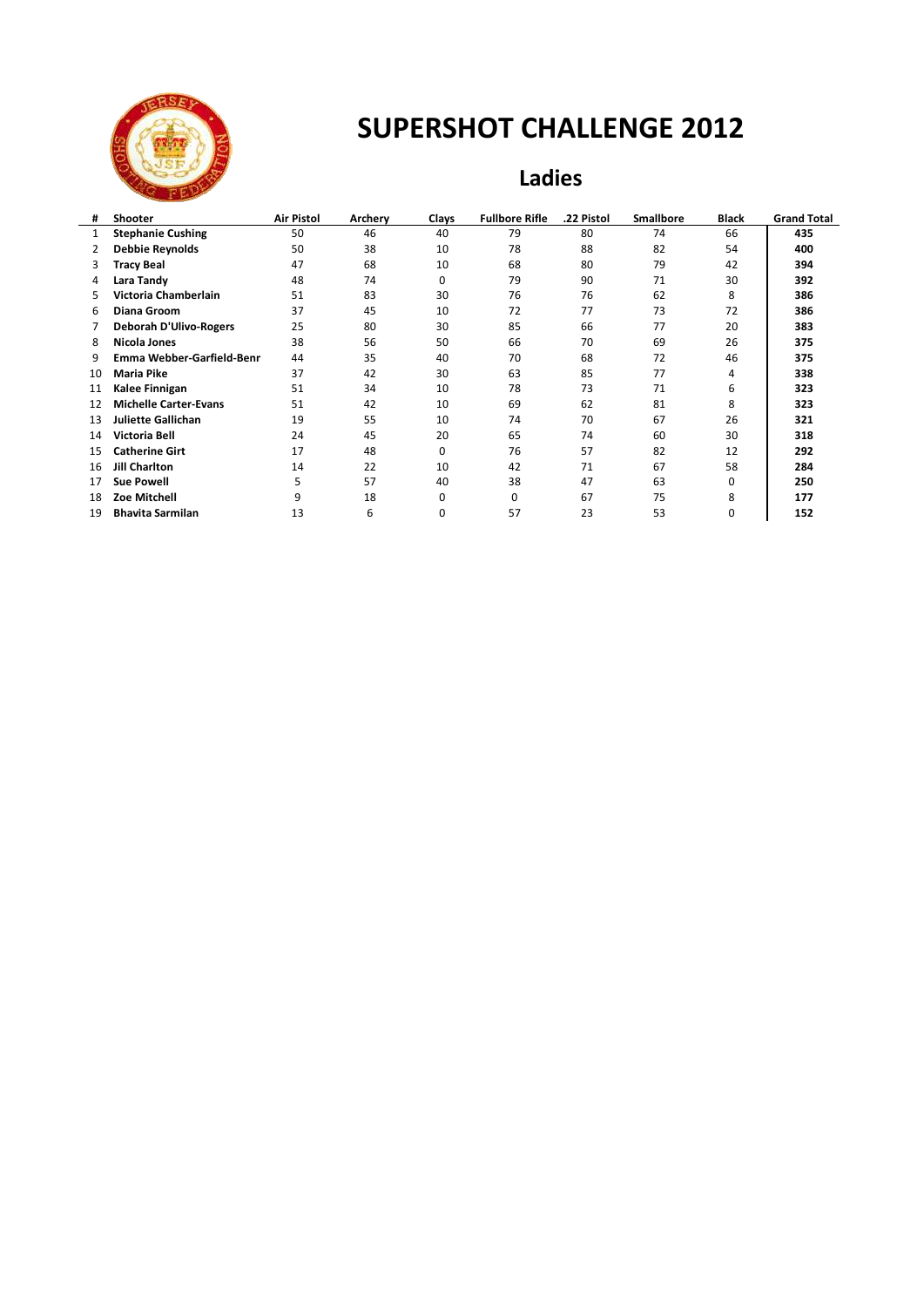

#### **Veterans**

| #  | Shooter                  | <b>Air Pistol</b> | Archery | Clays    | <b>Fullbore Rifle</b> | .22 Pistol | <b>Smallbore</b> | <b>Black</b> | <b>Grand Total</b> |
|----|--------------------------|-------------------|---------|----------|-----------------------|------------|------------------|--------------|--------------------|
|    |                          |                   |         |          |                       |            | <b>Rifle</b>     | Powder       |                    |
| 1  | <b>Guy Thorne-Booth</b>  | 79                | 85      | 100      | 91                    | 82         | 74               | 62           | 573                |
|    | John Le Bailly           | 68                | 74      | 80       | 85                    | 93         | 83               | 80           | 563                |
|    | <b>Bill Millar</b>       | 70                | 81      | 60<br>83 |                       | 88         | 92               | 80           | 554                |
| 4  | <b>Martyn Jones</b>      | 76                | 61      | 70       | 92                    | 88         | 83               | 58           | 528                |
| 5. | <b>Gerard Baudains</b>   | 85                | 76      | 40       | 91                    | 93         | 83               | 56           | 524                |
| 6  | <b>Chris McFadyen</b>    | 32                | 68      | 80       | 68                    | 81         | 80               | 68           | 477                |
|    | <b>Collin Egre</b>       | 65                | 67      | 40       | 90                    | 73         | 77               | 48           | 460                |
| 8  | <b>Kevin Lewis</b>       | 68                | 62      | 40       | 81                    | 69         | 85               | 48           | 453                |
| 9  | <b>Eric Legg</b>         | 69                | 52      | 20       | 83                    | 80         | 76               | 56           | 436                |
| 10 | <b>Arthur Holmes</b>     | 42                | 48      | 30       | 78                    | 78         | 83               | 54           | 413                |
| 11 | <b>Michel Le Troquer</b> | 49                | 65      | 40       | 71                    | 68         | 63               | 50           | 406                |
| 12 | <b>Michael Paddock</b>   | 26                | 66      | 10       | 90                    | 76         | 73               | 18           | 359                |
| 13 | <b>Sean Power</b>        | 51                | 25      | 30       | 83                    | 77         | 48               | 42           | 356                |
| 14 | <b>Tim Le Cocq</b>       | 15                | 28      | 60       | 54                    | 36         | 52               | 20           | 265                |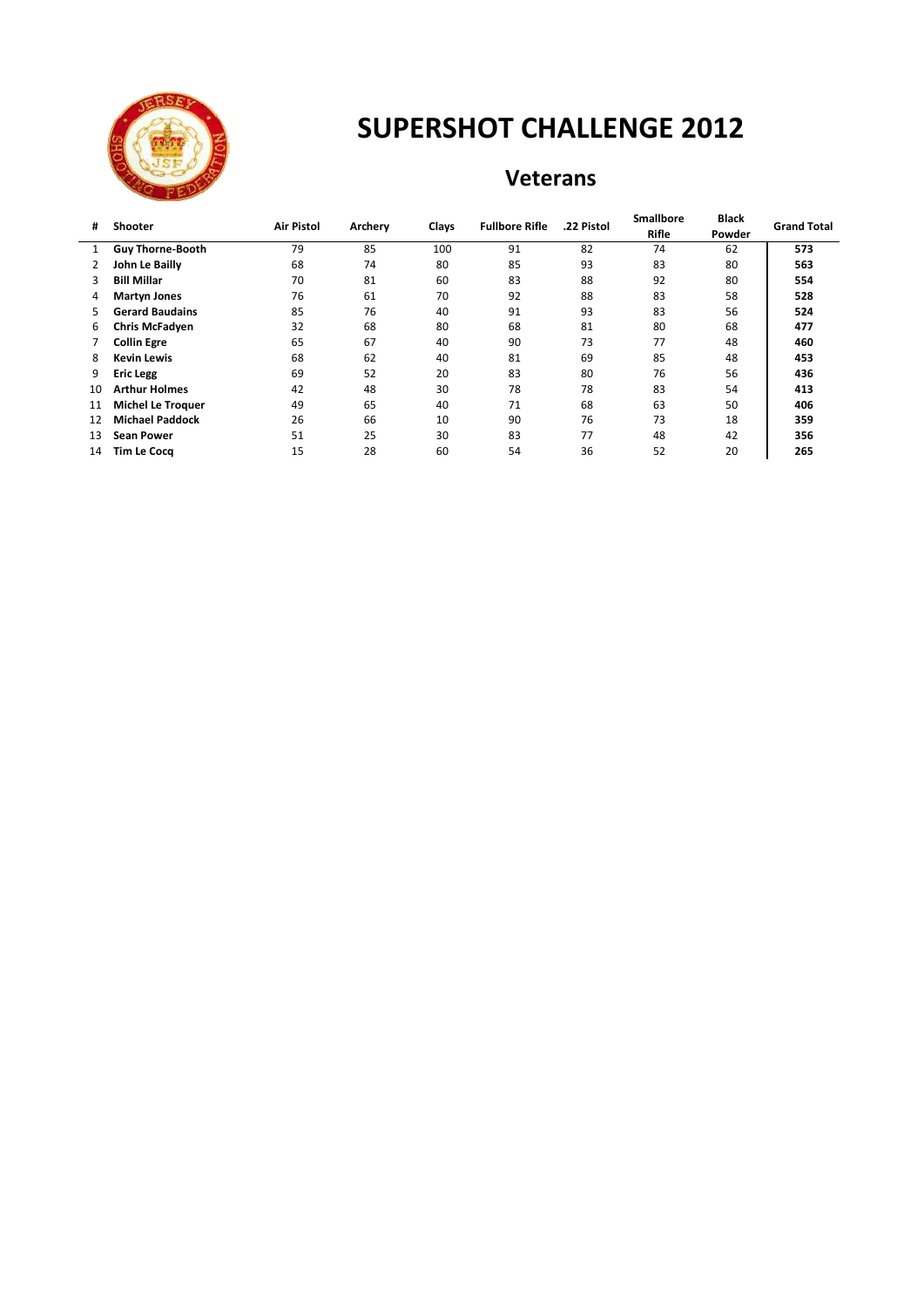

### **Mentors**

|                          |                |                   |         |       |                       | <b>Smallbore</b> | <b>Black</b> | <b>Grand Total</b> |
|--------------------------|----------------|-------------------|---------|-------|-----------------------|------------------|--------------|--------------------|
|                          |                |                   |         |       |                       |                  | Powder       |                    |
| <b>Peter Quimby</b>      | 87             | 88                | 90      | 95    | 95                    | 95               | 70           | 620                |
| Andy De La Haye          | 82             | 68                | 100     | 87    | 92                    | 81               | 54           | 564                |
| <b>Richard Benest</b>    | 74             | 66                | 50      | 97    | 92                    | 93               | 70           | 542                |
| <b>David Turner</b>      | 71             | 80                | 50      | 95    | 94                    | 94               | 56           | 540                |
| <b>John Hamilton</b>     | 79             | 66                | 80      | 89    | 89                    | 84               | 48           | 535                |
| <b>Sheila Davy</b>       | 67             | 78                | 80      | 74    | 87                    | 86               | 56           | 528                |
| <b>Simon Garton</b>      | 84             | 80                | 80      | 87    | 92                    | 88               | 14           | 525                |
| Nikki Holmes             | 87             | 70                | 40      | 79    | 94                    | 91               | 50           | 511                |
| <b>Chris Le Moeligou</b> | 81             | 54                | 30      | 88    | 94                    | 89               | 74           | 510                |
| <b>Mark Littleton</b>    | 55             | 65                | 50      | 92    | 94                    | 84               | 68           | 508                |
| <b>Gregory Guida</b>     | 76             | 83                | 30      | 83    | 92                    | 90               | 40           | 494                |
| <b>Mick Cotillard</b>    | 68             | 50                | 40      | 95    | 74                    | 94               | 70           | 491                |
| <b>Bob Carroll</b>       | 72             | 76                | 20      | 87    | 96                    | 78               | 58           | 487                |
| <b>Jack Nunes</b>        | 63             | 70                | 50      | 90    | 66                    | 89               | 58           | 486                |
| <b>Chris Clark</b>       | 52             | 79                | 60      | 93    | 74                    | 88               | 40           | 486                |
| Sue de Gruchy            | 57             | 81                | 30      | 91    | 89                    | 94               | 44           | 486                |
| <b>Peter Le Marinel</b>  | 52             | 48                | 80      | 70    | 81                    | 97               | 52           | 480                |
| Owen de Gruchy           | 52             | 66                | 20      | 94    | 94                    | 91               | 56           | 473                |
| <b>Alan Kearney</b>      | 73             | 50                | 20      | 91    | 89                    | 93               | 50           | 466                |
| <b>Adam Beeby</b>        | 83             | 53                | 30      | 84    | 84                    | 82               | 48           | 464                |
| <b>Jess Ward</b>         | 63             | 55                | 20      | 87    | 94                    | 81               | 62           | 462                |
| Lulu Watson/Michael B    | 42             | 51                | 40      | 98    | 61                    | 93               | 32           | 417                |
| <b>Jon Tarrant</b>       | 58             | 56                | 30      | 88    | 77                    | 91               | 0            | 400                |
| <b>Shirley Baudains</b>  | $\Omega$       | 0                 | 0       | 0     | 0                     | 0                | 0            | 0                  |
| <b>No Mentor</b>         | 0              | 0                 | 0       | 0     | 0                     | 0                | $\mathbf 0$  | 0                  |
|                          | <b>Shooter</b> | <b>Air Pistol</b> | Archery | Clays | <b>Fullbore Rifle</b> | .22 Pistol       | Rifle        |                    |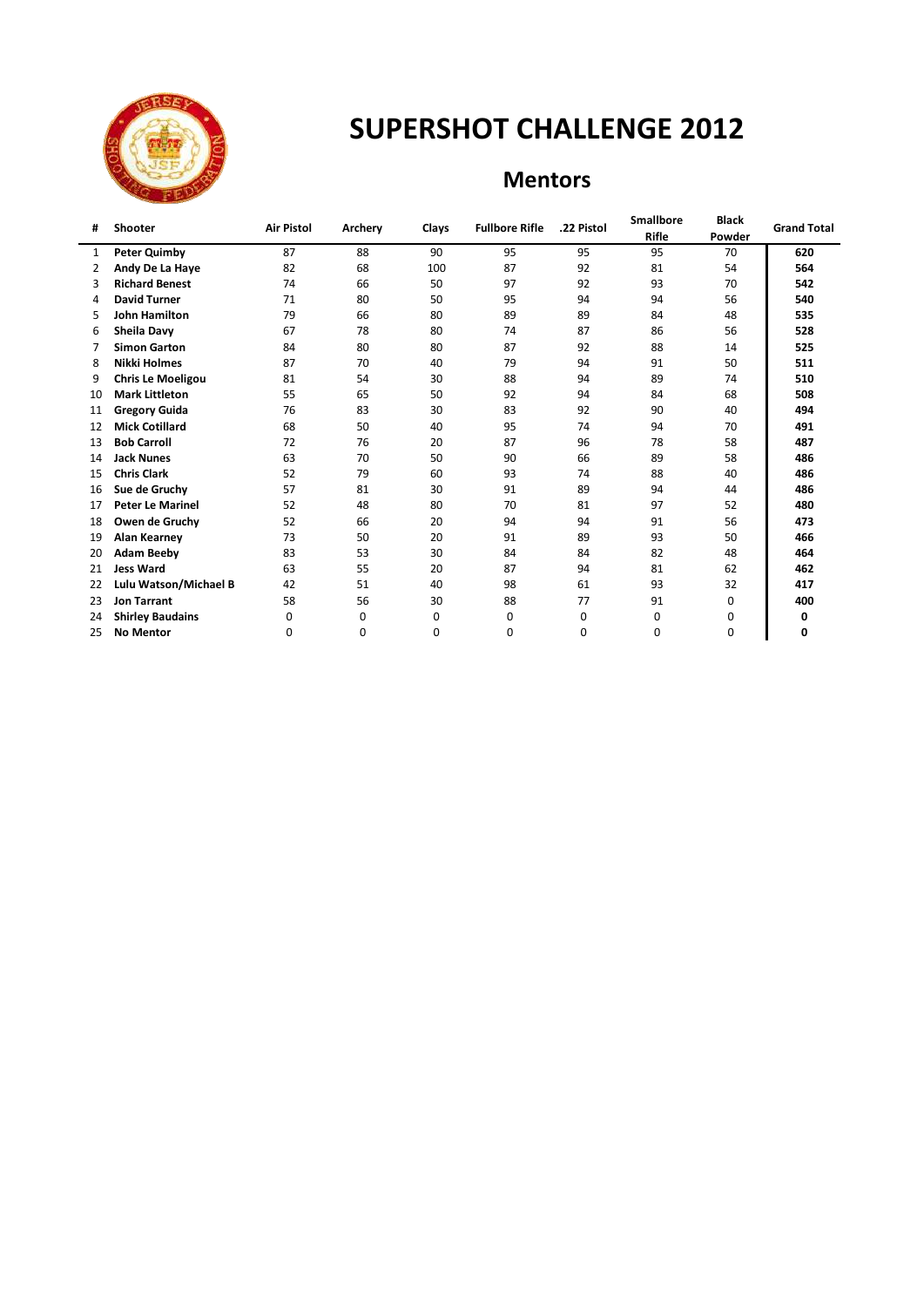

l,

# **SUPERSHOT CHALLENGE 2012**

### **Teams**

| #  | Team                             | <b>Air Pistol</b> | Archery | Clays | <b>Fullbore</b> | .22 Pistol | <b>Smallbore</b> | <b>Black</b> | <b>Grand Total</b> |
|----|----------------------------------|-------------------|---------|-------|-----------------|------------|------------------|--------------|--------------------|
|    |                                  |                   |         |       | <b>Rifle</b>    |            | <b>Rifle</b>     | Powder       |                    |
| 1  | <b>Ministry of Fun</b>           | 286               | 293     | 190   | 361             | 351        | 335              | 240          | 2056               |
| 2  | Dogs of Law                      | 204               | 281     | 160   | 372             | 334        | 336              | 246          | 1933               |
| 3  | <b>IT Coppers</b>                | 266               | 220     | 160   | 328             | 357        | 324              | 236          | 1891               |
| 4  | Modus Operandi 1                 | 209               | 274     | 220   | 341             | 321        | 298              | 224          | 1887               |
| 5. | <b>Cold Casers</b>               | 213               | 231     | 180   | 344             | 340        | 321              | 204          | 1833               |
| 6  | <b>Betta Blokes</b>              | 215               | 256     | 180   | 337             | 308        | 310              | 196          | 1802               |
| 7  | <b>Custodians</b>                | 217               | 253     | 170   | 318             | 331        | 329              | 170          | 1788               |
| 8  | <b>Teleri</b>                    | 183               | 266     | 190   | 315             | 277        | 312              | 222          | 1765               |
| 9  | Lady & the Tramps                | 209               | 242     | 220   | 309             | 292        | 275              | 196          | 1743               |
| 10 | <b>Deputies Division</b>         | 247               | 222     | 150   | 337             | 292        | 302              | 178          | 1728               |
| 11 | <b>Barclays Bank</b>             | 219               | 224     | 140   | 305             | 333        | 290              | 184          | 1695               |
| 12 | <b>Barn Door Miss Fits</b>       | 225               | 214     | 150   | 311             | 289        | 288              | 190          | 1667               |
| 13 | <b>Paper Boys</b>                | 245               | 256     | 90    | 307             | 305        | 282              | 180          | 1665               |
| 14 | <b>Wilko's Blasters</b>          | 209               | 207     | 120   | 333             | 296        | 295              | 190          | 1650               |
| 15 | <b>Plumbers 1</b>                | 195               | 193     | 170   | 323             | 305        | 281              | 178          | 1645               |
| 16 | <b>Hole Punchers</b>             | 186               | 246     | 150   | 298             | 272        | 329              | 162          | 1643               |
| 17 | <b>Modus Operandi 2</b>          | 184               | 216     | 180   | 313             | 280        | 289              | 178          | 1640               |
| 18 | <b>Deutsche Bank 3</b>           | 181               | 210     | 150   | 278             | 270        | 308              | 210          | 1607               |
| 19 | <b>Twelve Bore Babes</b>         | 192               | 232     | 120   | 293             | 304        | 287              | 162          | 1590               |
| 20 | <b>Alfa Males</b>                | 145               | 220     | 140   | 292             | 303        | 302              | 142          | 1544               |
| 21 | <b>New World Trigger Pullers</b> | 174               | 231     | 90    | 270             | 272        | 256              | 158          | 1451               |
| 22 | <b>Connetables</b>               | 110               | 226     | 60    | 317             | 294        | 286              | 134          | 1427               |
| 23 | <b>Deutsche Bank 1</b>           | 172               | 167     | 70    | 270             | 240        | 288              | 152          | 1359               |
| 24 | <b>The Lawgivers</b>             | 107               | 175     | 90    | 280             | 276        | 256              | 160          | 1344               |
| 25 | <b>Plumbers 2</b>                | 127               | 158     | 90    | 244             | 256        | 237              | 192          | 1304               |
| 26 | <b>Deutsche Bank 2</b>           | 114               | 151     | 30    | 228             | 275        | 307              | 84           | 1189               |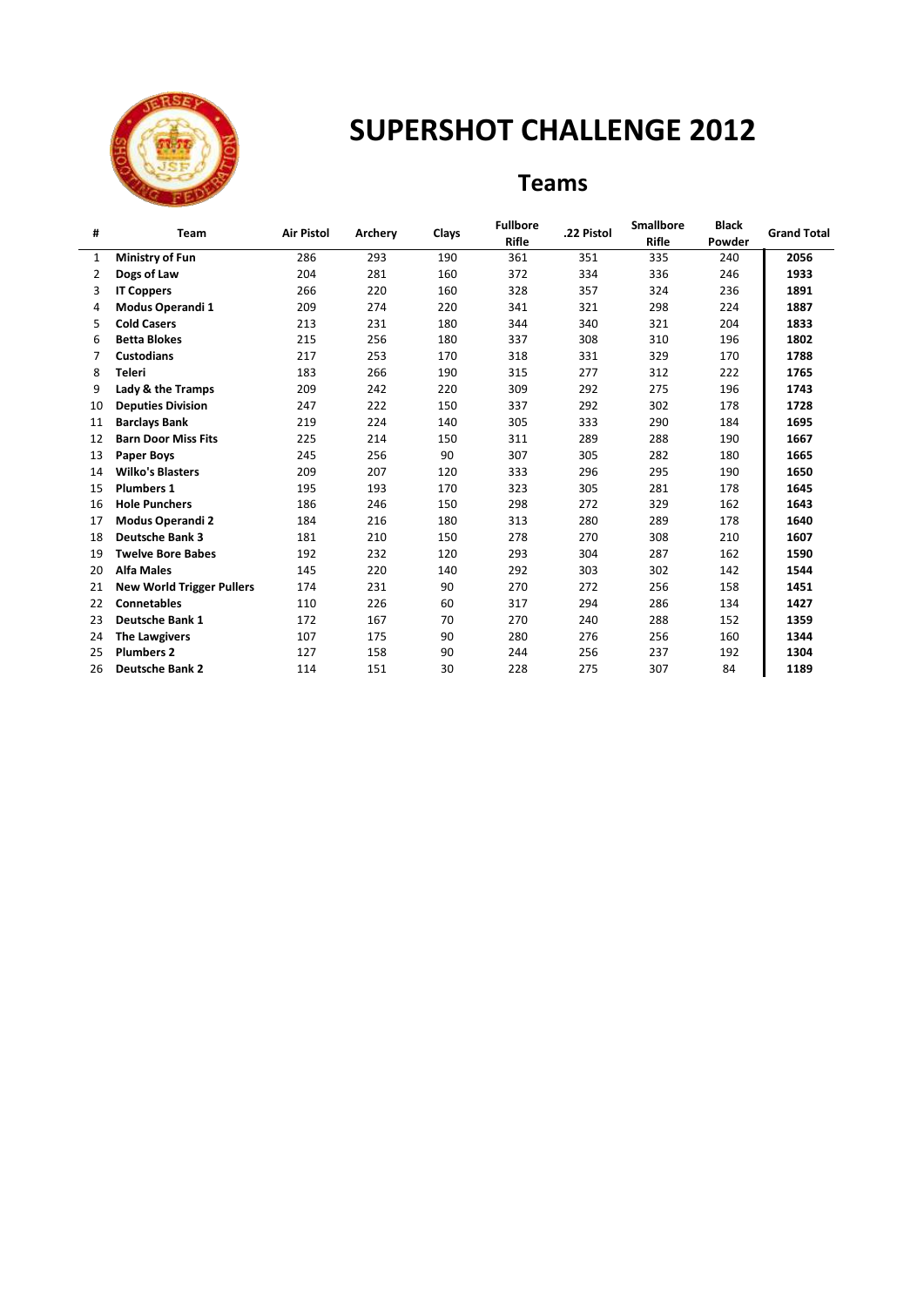

#### **Teams Full**

| Team                             | #        | Shooter                                                | <b>Air Pistol</b> | Archery   | Clays     | <b>Fullbore</b><br>Rifle | .22 Pistol | <b>Smallbore</b><br>Rifle | <b>Black</b><br>Powder | <b>Grand Total</b> |
|----------------------------------|----------|--------------------------------------------------------|-------------------|-----------|-----------|--------------------------|------------|---------------------------|------------------------|--------------------|
| Ministry of Fun                  | 51       | John Le Fondre                                         | 68                | 76        | 30        | 95                       | 92         | 92                        | 56                     | 509                |
|                                  | 52       | <b>Gerard Baudains</b>                                 | 85                | 76        | 40        | 91                       | 93         | 83                        | 56                     | 524                |
|                                  | 53<br>54 | <b>Collin Egre</b><br>John Le Bailly                   | 65<br>68          | 67<br>74  | 40<br>80  | 90<br>85                 | 73<br>93   | 77<br>83                  | 48<br>80               | 460<br>563         |
| Ministry of Fun Total            |          |                                                        | 286               | 293       | 190       | 361                      | 351        | 335                       | 240                    | 2056               |
|                                  |          |                                                        |                   |           |           |                          |            |                           |                        |                    |
| Dogs of Law                      | 36       | <b>Conrad Yates</b>                                    | 65                | 71        | 40        | 99                       | 85         | 93                        | 74                     | 527                |
|                                  | 37<br>38 | <b>Richard Pedley</b><br><b>Mark Grieve</b>            | 63<br>25          | 58<br>70  | 40<br>20  | 92<br>85                 | 79<br>93   | 85<br>72                  | 46<br>58               | 463<br>423         |
|                                  | 39       | <b>Guillaume Staal</b>                                 | 51                | 82        | 60        | 96                       | 77         | 86                        | 68                     | 520                |
| Dogs of Law Total                |          |                                                        | 204               | 281       | 160       | 372                      | 334        | 336                       | 246                    | 1933               |
|                                  |          |                                                        |                   |           |           |                          |            |                           |                        |                    |
| <b>IT Coppers</b>                | 41<br>42 | <b>Andrew Du Feu</b><br><b>Stephan Gay</b>             | 74<br>70          | 56<br>55  | 50<br>30  | 92<br>73                 | 91<br>89   | 95<br>71                  | 52<br>72               | 510<br>460         |
|                                  | 43       | <b>Debbie Reynolds</b>                                 | 50                | 38        | 10        | 78                       | 88         | 82                        | 54                     | 400                |
|                                  | 44       | <b>James Daly</b>                                      | 72                | 71        | 70        | 85                       | 89         | 76                        | 58                     | 521                |
| <b>IT Coppers Total</b>          |          |                                                        | 266               | 220       | 160       | 328                      | 357        | 324                       | 236                    | 1891               |
| Modus Operandi 1                 |          | 101 Guy Thorne-Booth                                   | 79                | 85        | 100       | 91                       | 82         | 74                        | 62                     | 573                |
|                                  |          | 102 John Brizell                                       | 44                | 49        | 30        | 77                       | 71         | 69                        | 46                     | 386                |
|                                  |          | 103 Ed Miller                                          | 63                | 74        | 40        | 87                       | 89         | 76                        | 70                     | 499                |
|                                  |          | 104 Warren Simmons                                     | 23                | 66        | 50        | 86                       | 79         | 79                        | 46                     | 429                |
| Modus Operandi 1 Total           |          |                                                        | 209               | 274       | 220       | 341                      | 321        | 298                       | 224                    | 1887               |
| <b>Cold Casers</b>               | 11       | <b>Arthur Holmes</b>                                   | 42                | 48        | 30        | 78                       | 78         | 83                        | 54                     | 413                |
|                                  | 12       | Alan Gay                                               | 67                | 65        | 40        | 84                       | 93         | 72                        | 50                     | 471                |
|                                  | 13       | <b>Jerry Bolton</b>                                    | 50                | 71        | 60        | 94                       | 88         | 86                        | 48                     | 497                |
| <b>Cold Casers Total</b>         | 14       | <b>Mark Burke</b>                                      | 54<br>213         | 47<br>231 | 50<br>180 | 88<br>344                | 81<br>340  | 80<br>321                 | 52<br>204              | 452<br>1833        |
|                                  |          |                                                        |                   |           |           |                          |            |                           |                        |                    |
| <b>Betta Blokes</b>              | 26       | <b>Geoff Reakes</b>                                    | 35                | 69        | 40        | 77                       | 84         | 62                        | 18                     | 385                |
|                                  | 27       | <b>Damian Harrison</b>                                 | 45                | 68        | 70        | 90                       | 73         | 90                        | 74                     | 510                |
|                                  | 28<br>29 | <b>Simon Beal</b><br><b>Eric Legg</b>                  | 66<br>69          | 67<br>52  | 50<br>20  | 87<br>83                 | 71<br>80   | 82<br>76                  | 48<br>56               | 471<br>436         |
| <b>Betta Blokes Total</b>        |          |                                                        | 215               | 256       | 180       | 337                      | 308        | 310                       | 196                    | 1802               |
|                                  |          |                                                        |                   |           |           |                          |            |                           |                        |                    |
| <b>Custodians</b>                | 81       | <b>Bill Millar</b>                                     | 70                | 81        | 60        | 83                       | 88         | 92                        | 80                     | 554                |
|                                  | 82<br>83 | <b>Nick Watkins</b><br><b>Ben Garnier</b>              | 49<br>61          | 69<br>61  | 20<br>60  | 88<br>84                 | 85<br>73   | 76<br>84                  | 46<br>40               | 433<br>463         |
|                                  | 84       | <b>Maria Pike</b>                                      | 37                | 42        | 30        | 63                       | 85         | 77                        | 4                      | 338                |
| <b>Custodians Total</b>          |          |                                                        | 217               | 253       | 170       | 318                      | 331        | 329                       | 170                    | 1788               |
|                                  |          |                                                        |                   |           |           |                          |            |                           |                        |                    |
| Teleri                           | 91<br>92 | <b>Andrea D'Ulivo-Rogers</b><br>Deborah D'Ulivo-Rogers | 66<br>25          | 60<br>80  | 70<br>30  | 75<br>85                 | 52<br>66   | 79<br>77                  | 54<br>20               | 456<br>383         |
|                                  | 93       | David Le Bailly                                        | 41                | 70        | 60        | 88                       | 80         | 87                        | 90                     | 516                |
|                                  | 94       | <b>Simon Surcouf</b>                                   | 51                | 56        | 30        | 67                       | 79         | 69                        | 58                     | 410                |
| <b>Teleri Total</b>              |          |                                                        | 183               | 266       | 190       | 315                      | 277        | 312                       | 222                    | 1765               |
| Lady & the Tramps                | 16       | <b>Ramsay Cudlipp</b>                                  | 44                | 56        | 70        | 72                       | 64         | 68                        | 60                     | 434                |
|                                  | 17       | <b>Toby Chiang</b>                                     | 42                | 57        | 40        | 72                       | 71         | 70                        | 26                     | 378                |
|                                  | 18       | <b>Carl Walker</b>                                     | 56                | 64        | 70        | 83                       | 76         | 83                        | 58                     | 490                |
|                                  | 19       | <b>Paul Le Conte</b>                                   | 67                | 65        | 40        | 82                       | 81         | 54                        | 52                     | 441                |
| Lady & the Tramps Total          |          |                                                        | 209               | 242       | 220       | 309                      | 292        | 275                       | 196                    | 1743               |
| <b>Deputies Division</b>         | 56       | <b>Kevin Lewis</b>                                     | 68                | 62        | 40        | 81                       | 69         | 85                        | 48                     | 453                |
|                                  | 57       | <b>Sean Power</b>                                      | 51                | 25        | 30        | 83                       | 77         | 48                        | 42                     | 356                |
|                                  | 58       | <b>Richard Rondel</b>                                  | 52                | 74        | 10        | 81                       | 58         | 86                        | 30                     | 391                |
| <b>Deputies Division Total</b>   | 59       | <b>Martyn Jones</b>                                    | 76<br>247         | 61<br>222 | 70<br>150 | 92<br>337                | 88<br>292  | 83<br>302                 | 58<br>178              | 528<br>1728        |
|                                  |          |                                                        |                   |           |           |                          |            |                           |                        |                    |
| <b>Barclays Bank</b>             |          | 111 Rob Stott                                          | 14                | 64        | 30        | 71                       | 67         | 73                        | 62                     | 381                |
|                                  |          | 112 Mark Longman                                       | 66                | 69        | 20        | 83                       | 91         | 86                        | 58                     | 473                |
|                                  |          | 113 Paul Garrett<br>114 Nick Worthington               | 74<br>65          | 64<br>27  | 50<br>40  | 85<br>66                 | 88<br>87   | 71<br>60                  | 38<br>26               | 470<br>371         |
| <b>Barclays Bank Total</b>       |          |                                                        | 219               | 224       | 140       | 305                      | 333        | 290                       | 184                    | 1695               |
|                                  |          |                                                        |                   |           |           |                          |            |                           |                        |                    |
| <b>Barn Door Miss Fits</b>       | 21       | <b>Rob Moy</b>                                         | 64                | 47        | 20        | 69                       | 89         | 77                        | 60                     | 426                |
|                                  | 22<br>23 | Al Bruce<br>James Wileman                              | 33<br>69          | 48<br>41  | 50<br>50  | 76<br>90                 | 50<br>78   | 51<br>84                  | 44<br>52               | 352<br>464         |
|                                  | 24       | <b>Matt Le Monnier</b>                                 | 59                | 78        | 30        | 76                       | 72         | 76                        | 34                     | 425                |
| <b>Barn Door Miss Fits Total</b> |          |                                                        | 225               | 214       | 150       | 311                      | 289        | 288                       | 190                    | 1667               |
|                                  |          |                                                        |                   |           |           |                          |            |                           |                        |                    |
| Paper Boys                       |          | 116 Dave Hirt<br>117 Richard Pearce                    | 75<br>80          | 52<br>76  | 10<br>40  | 81<br>79                 | 86<br>71   | 71<br>84                  | 60<br>46               | 435<br>476         |
|                                  |          | 118 Mario Petulla                                      | 16                | 41        | 20        | 71                       | 56         | 44                        | 14                     | 262                |
|                                  |          | 119 Ben Pomroy                                         | 74                | 87        | 20        | 76                       | 92         | 83                        | 60                     | 492                |